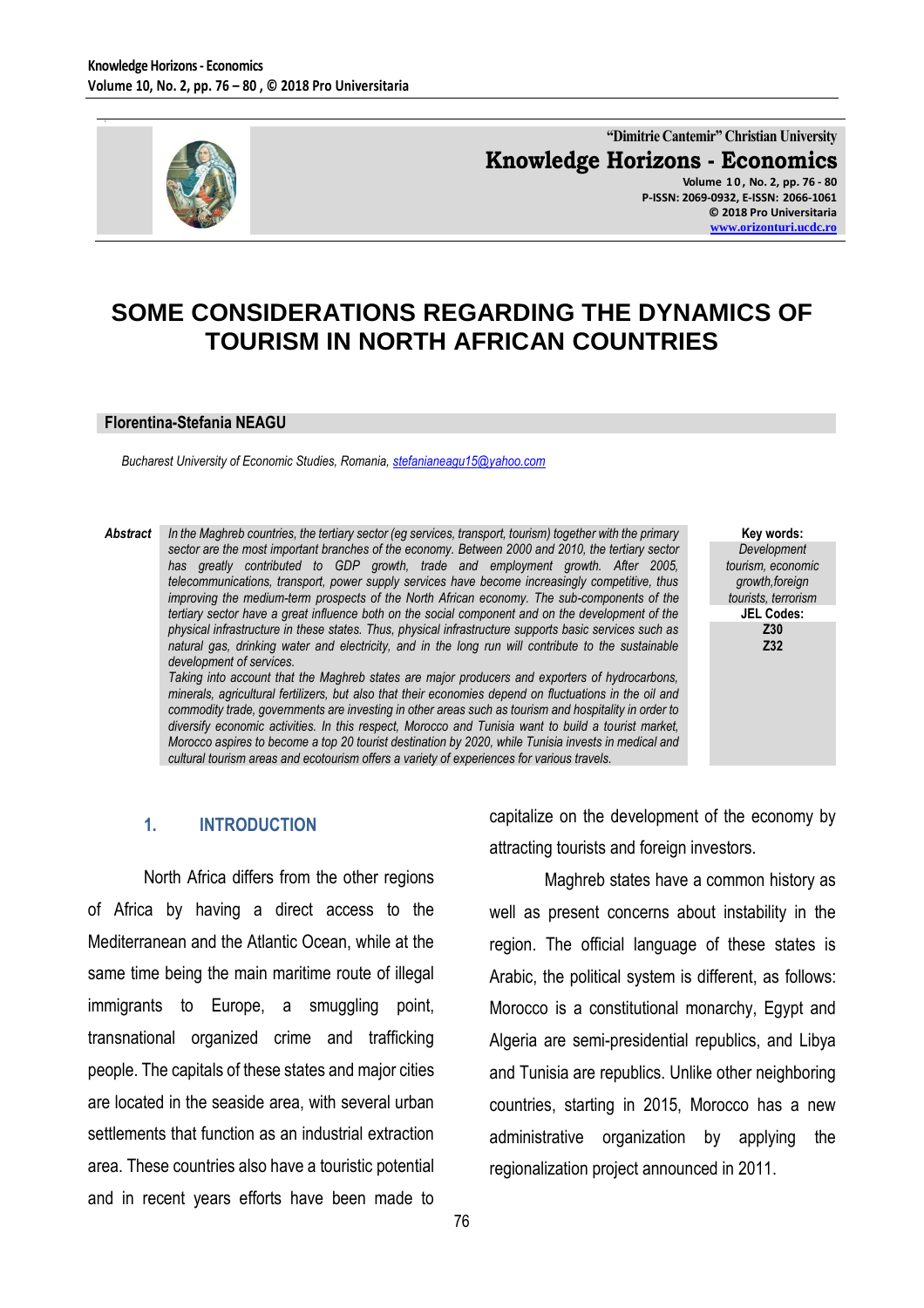# **2. LITERATURE REVIEW**

The tourism industry annually attracts millions of tourists who want to discover new places, have fun and practice sports. The purpose of tourism is to meet the needs of tourists by offering them comfortable accommodation, high quality food and entertainment. At the global economy, tourism had a direct contribution of \$2.23 trillion in 2015 and \$ 71 billion (Statista, 2015)in North Africa, a high value when the contribution to the African continent was \$ 180 billion (World Trade and Tourism Council, 2015).

According to the Africa Tourism Monitor, over the years, countries such as Egypt, Morocco, Tunisia have recorded a large number of tourists followed by other African states such as Cameroon, Tanzania, Sierra Leone, Cape Verde, Seychelles. Most tourists visiting North African countries come from Europe, the US and China, and other Arab countries, but their numbers began to decline after the Arab Spring.

Also, according to the booking agency's Expedia.Inc, booking of tickets and tourist packages made by foreign tourists looked at three destinations in Morocco, Tunisia and Egypt followed by South Africa, the city with the most reservations was Marrakech.

As far as the countries of origin and the purpose of travel to North African countries are concerned, the top three are the United States, the United Kingdom and France, whose citizens come to these countries for business. According to data of Statista, the number of UK business visits to Egypt was 15,000, Morocco 8,000, Tunisia 6,000,

and Algeria and Libya 3,000. While Chinese citizens visit Algeria and Egypt.

In the period 2001-2010, two states have gone through a similar situation, Egypt has seen a three-fold increase in the number of tourists to 14.7 million tourists, but after 2011 the number of tourists decreased by one third, Tunisia, which has risen by 2010 and then sharply declined due to the upheavals of dictatorial regimes. The opposite is Algeria, which is not as well developed as its neighbors, tourists' arrivals are related to visits to families.

#### **3. RESEARCH AND METHODOLOGY**

To highlight the dynamics of tourism in North African states, the World Trade and Tourism Council, World Data Atlas and Statist data for the period before the Arab Spring until 2017 were analyzed. After the Arab Spring, the tourism industry was affected by a series of factors such as terrorist attacks and internal political instability that led to slippages and foreign policy. In case of incidents, the terrorists target the tourist attractions as they have a great impact on tourism (DePuma, 2015) because the terrorists target the tourists, the places and institutions they visit, the resorts or places of residence of the political people, the business is also visited by a large number of international tourists.

Terrorists' motivation for tourism objectives is that the image of terrorist organizations is growing (Stremtan & Susman, 2006), especially as tourism is the symbol of capitalism, and an assault or kidnapping of an adverse western country is a direct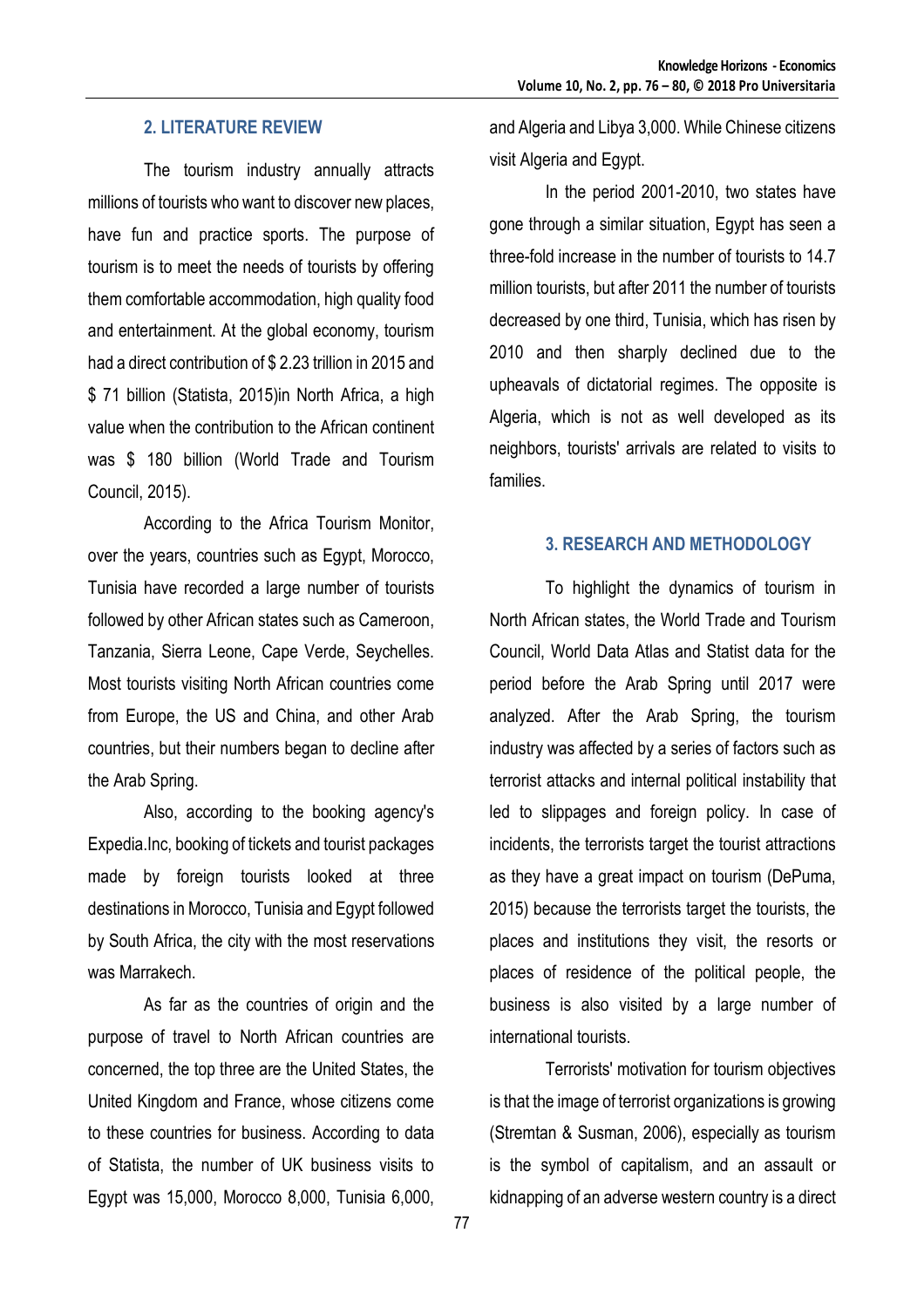blow to the enemy state. Also, attacking tourist attractions that represent the tourist symbols of a state directly leads to a decrease in the number of tourists who choose either to stay in the country or to choose a safe destination and indirectly leads to balance of payments instability and an environment of uncertain business.

Producing a terrorist attack in a country that has many deaths and injuries leads to a decline in tourism by lowering the purchase of tourist

packages for those destinations, correlated with the decrease in flight booking and ultimately leading to the postponement or cancellation of meetings , international conferences scheduled in these areas. As can be seen in Figure 1, North African countries were visited by a large number of tourists in the period before the Arab Spring, but the street riots followed by the intensification of the terrorist attacks made the number of tourists dropping significantly.



**Figure 1. Contribution of tourism to GDP 2010-2017**

Source: Own representation based on World Trade and Tourism Council

According to the Global Terrorism Database, Libya was also greatly affected by terrorist attacks, so only in 2015 there were more than 432 incidents that resulted in 454 deaths and 660 injured. Following the unstable security situation, the last foreign airline operating in Libya has suspended all flights. Turkish Airlines

suspended all flights to Misrata after having suspended flights to Tripoli, Benghazi and Sebha.

Even Libyan national company Afriqiyah Airways suffered after a 118-person aircraft on board was hijacked in December 2016 as it moved from Sebha to Tripoli and the pilot of the plane was forced to land in Malta. As a result of these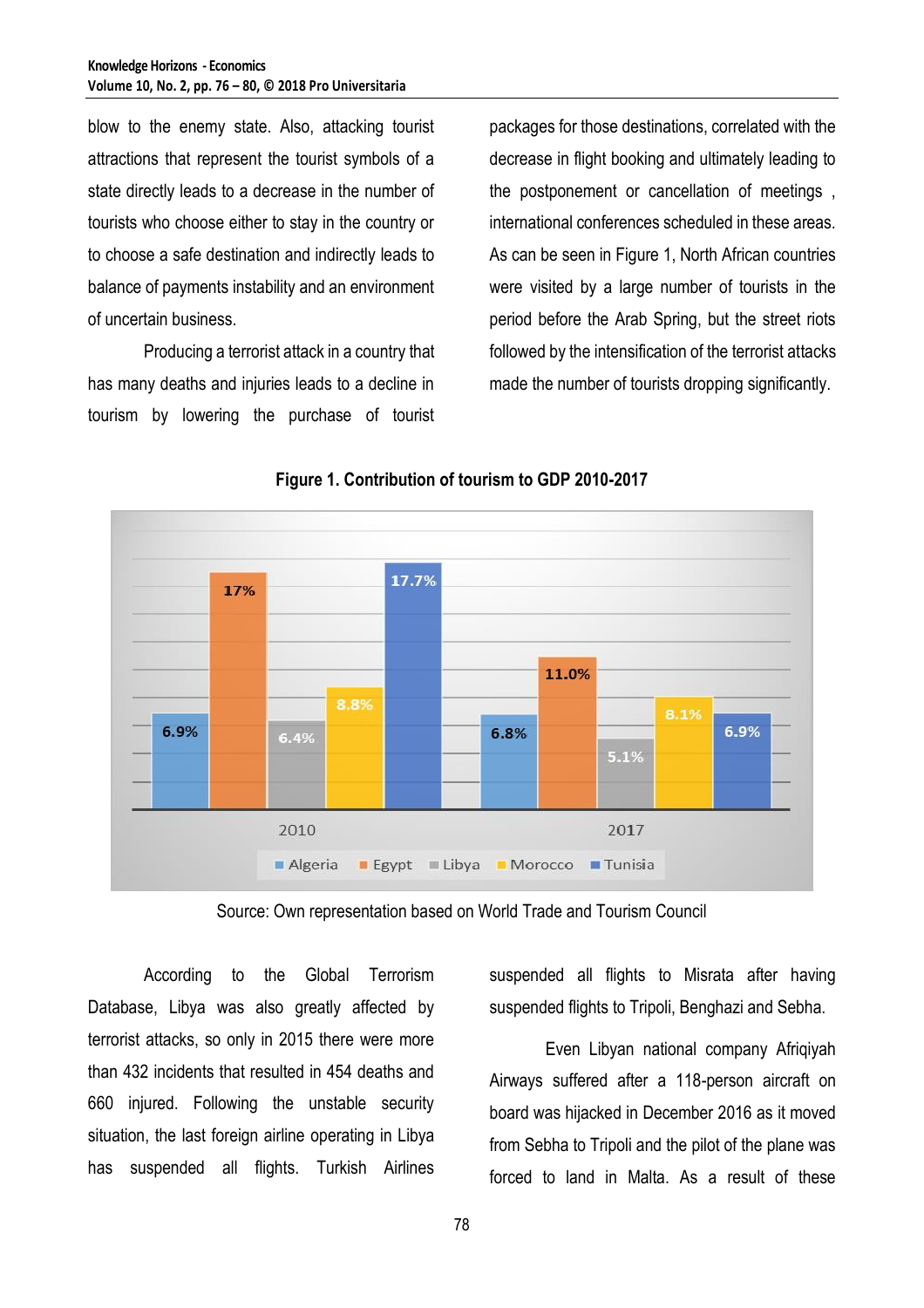incidents, states are informing their citizens about alerts from foreign ministries on the dangers they may face if they travel to a country affected by terrorist attacks. Moreover, the British government has announced that it does not want to make substantial concessions on the release of British citizens in a situation where they would be kidnapped, considering that the redemption and the release of prisoners would increase the abduction of foreign citizens. At the level of the region, the Islamic State cluster acts as well as local groups. Having succeeded in penetrating Algerian space, speculating historical reminders that continually fragmented Al Qaeda in the Maghreb area and managed to turn some of its factions into its own cells, the Islamic State has won a series of victories over security forces that have strengthened the position of its Algerian branch, Wilayat Jaza'ir. It also anticipates the acceleration of the operational tempo.

The expansion of the Islamic state in northern Algeria is threatening the domination of the Al Qaeda group in the region, forcing it to organize credibility actions, such as March 2016, on a British Petroleum - Statoil facility. The operation, which reminded of hostage-taking in In Amenas (January 2013), was not aimed at operational purposes (otherwise it did not end up with victims), which would provoke retaliation by the security forces, but rather imagological. The claim mentioned the opposition to the exploitation of shale gas and the action took place at a climax of popular dissatisfaction with the exploitation of national resources by foreign companies.

In this competitive environment, it is expected that the Algerian security situation, especially in the north of the country, will be marked by seizures, each of the two terrorist entities being interested in taking the title of champion of jihadism, even if only through actions but with a constant frequency, which put pressure on the state institutions.

### **CONCLUSIONS**

The North African states have a geopolitical potential for the entire African continent, due to their geostrategic position on the continent and their natural resources. They are also a point of attraction for European and Asian tourists, but in the last four years their perception is influenced by the security situation. At present, most attacks in Egypt target security forces, installations, government buildings, tourists, and hijacking of planes. In Tunisia, two major incidents occurred on tourists in March 2015, after which members of the Jund al-Khilafah group attacked tourists at the Bardo National Museum in the capital, Tunis.

In addition to the terrorist events and political instability affecting tourism, oil price volatility can also lead to higher costs, with direct impact on transport costs and price competitiveness for long-distance destinations and for different modes of transport. A 40-50% drop in oil barrel could make transport by train or coach more attractive for tourists while the aeronautics industry will adopt more efficient engines and new types of fuel.